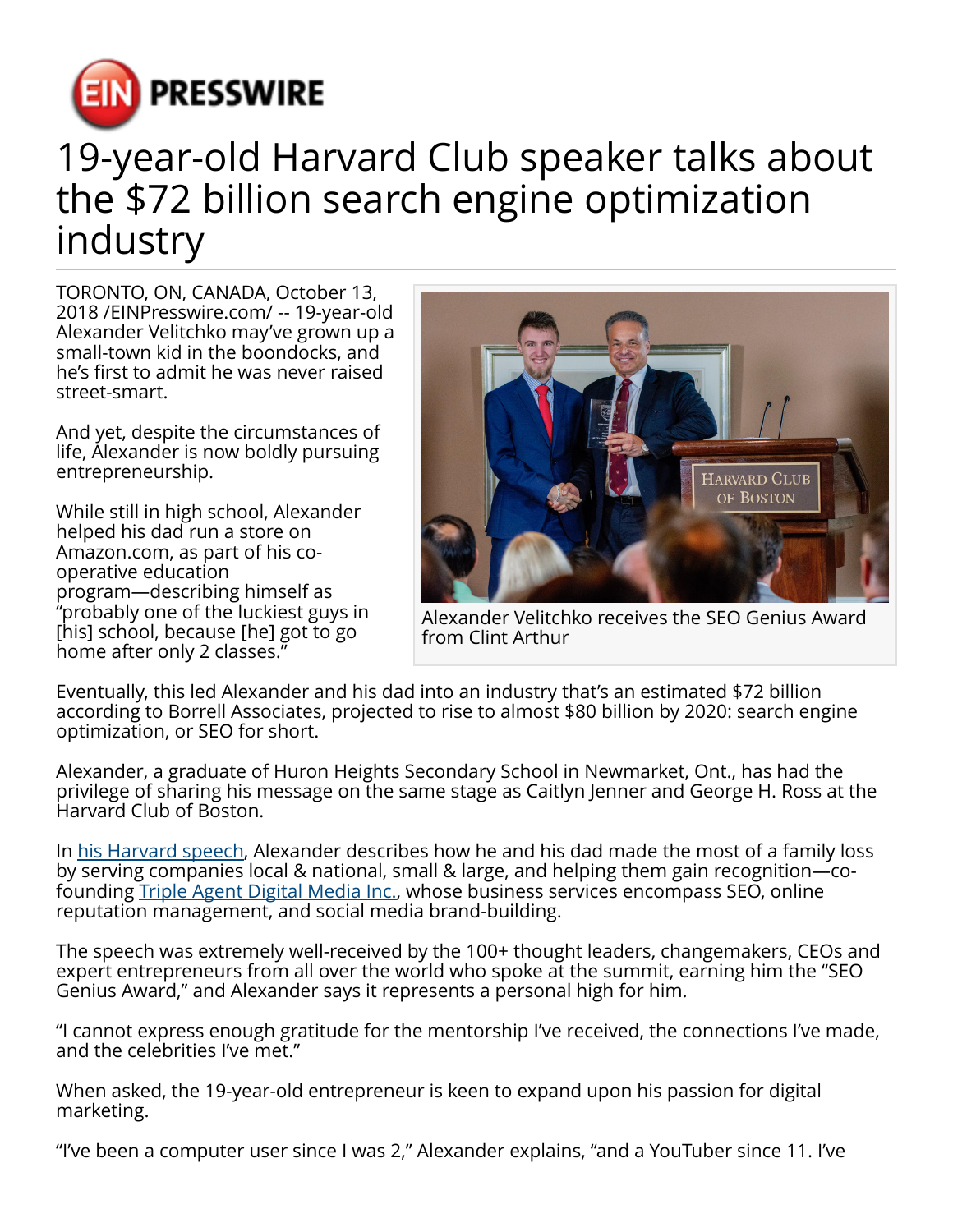experienced enough of the ins and outs of the Internet to say that business owners really need to be seen on Google when they want to make a difference in this world. Pretty much everybody uses Web searches to make their purchase decisions. You've got to be seen by those searchers, and Google is the place to be for that, since they dominate 75% of the search market."

Not only that—Google is trusted so much that less than 10% of searchers ever browse beyond the first page.

"I help businesses get discovered and trusted by Google, and hence their customers," says the Triple Agent co-founder. "I leverage every online asset available to build a fortress of trustworthiness around your online branding, and turn your website into a digital asset."

Some older-generation entrepreneurs are not familiar with this concept, so they're more partial towards "old-fashioned" marketing media. Here's what Alexander and his company say when he's questioned about the effectiveness of SEO:

## Q: Why would I need this?

A: OK—you own a business. Doesn't matter if it's small, medium or large—you already know that in order to make that money, you need customers coming to your door.

The question now is: HOW? In this digital age, if you think decades of expertise in your industry alone will magically sell anyone who walks by you, you're dead wrong! I've seen a local custom cabinets dealer fail after only 3 years in business because of this exact philosophy. They thought their storefront "didn't need marketing" to survive.

Since word of mouth is not as effective now as it used to be, digital marketing is the way to go—and 97% of consumers use online search to look for businesses. The SEO industry is growing year-after-year, so you can't afford to sleep on search engines and alienate the 97%.

## Q: How much does it cost?

A: Good question. Depends on your desired scalability and your specific industry, so I'd like to know more about that from you. If I were you, I wouldn't think of it as "what's the cost?" so much as I would say "what return-on-investment can I expect from your SEO?" Because it doesn't matter if it's financially challenging upfront. What matters is how much you profit from this investment. My intention is bringing you more qualified customers and clients from Google, which yields more revenue. So it all just comes down to return-on-investment.

### Q: How much time will it take?

A: It depends on how aggressively you want to scale. Generally, SEO is a long-term asset. It's like growing a 6-pack: you won't see optimal results in a month. You've got to maintain your eating, dieting and exercising habits. Obviously, isn't it true that any business owner would want a longlasting marketing asset? That's what we give you. Patience is key, so let the months go by, let it roll out, and once you've hit your goal for growth, we can continue to maintain it for you.

Q: I didn't know someone could get you up on the search engines like that. Can you tell me how it works?

A: I can't say everything—I'd be giving all my secrets away! [giggles] But seriously - it's all about tweaking your website to where the search engine's algorithms really like it. Google measures your rankings based on what you talk about, the quality of your user experience, the traffic coming to your site, and your trustworthiness, which they score based on that of the people who are talking about you.

### Q: This sounds great. How do I get in touch with you?

A: You can easily book a 1-on-1 consultation on [www.TripleAgentDigitalMedia.com.](http://www.TripleAgentDigitalMedia.com) You get to discuss your current business situation and how much you want to scale, so I know exactly how to help you.

Alexander T. Velitchko is the co-founder, owner and director of Triple Agent Digital Media Inc., an